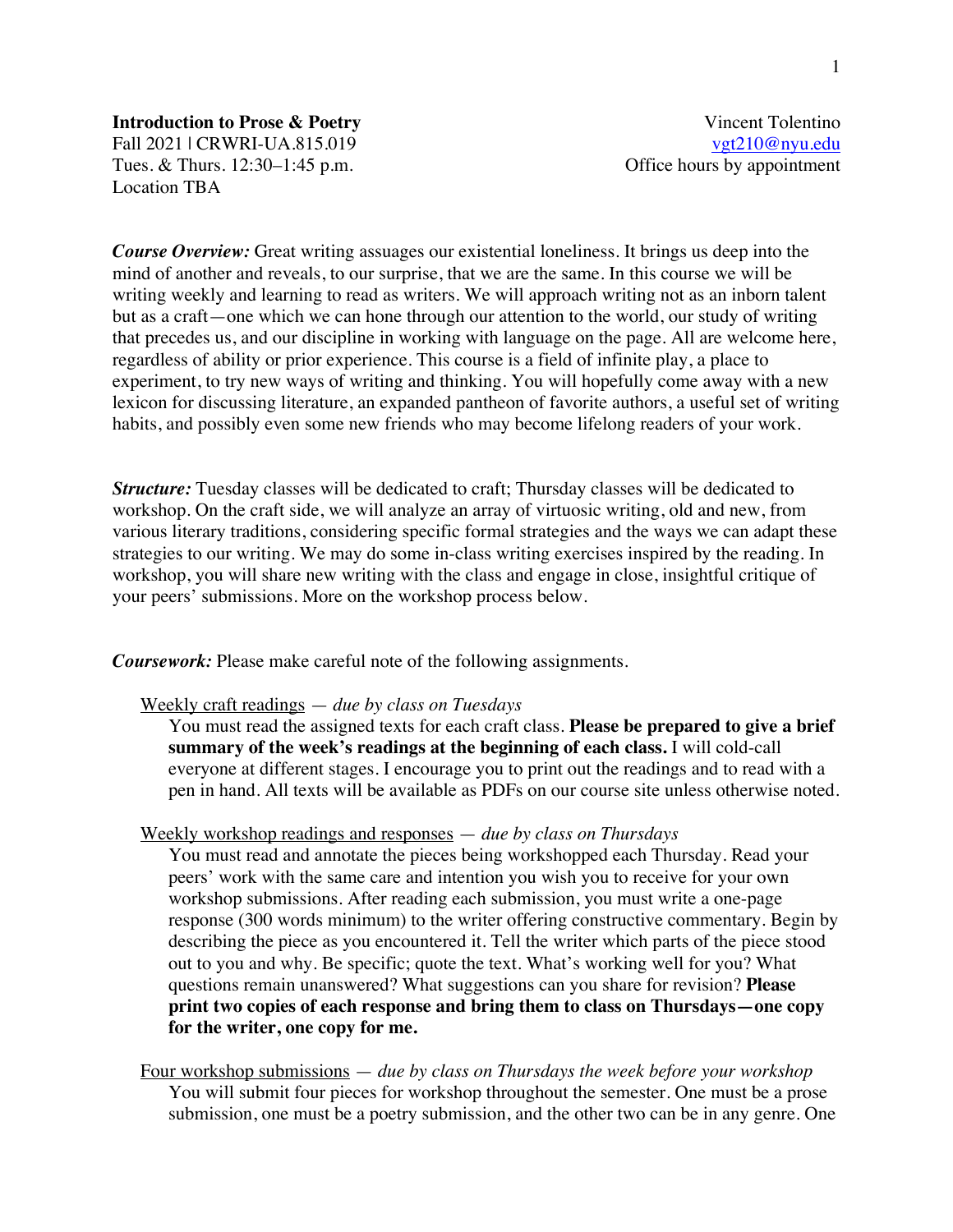of the four submissions must be a revision of an earlier piece. Prose submissions should be 5-12 pages, double-spaced, 12-pt font. Poetry submissions should be 1-3 pages, or up to two poems. **Please print twelve copies of your submission and bring them to class one week before your scheduled workshop date.**

# One presentation — *in class on Tuesdays*

At the beginning of each Tuesday class, one student will give a short presentation (5-10 minutes) on a work of art that is meaningful to them. These should be informal—give us some historical and biographical context for the work, tell us what you find compelling about it, tell us what aspects of its craft we might find useful for our writing. The work of art need not be a piece of writing—you can present on a painting, a movie, a song, a poem, a story, an essay, a photograph, etc. Each student will present once.

#### Final portfolio + artist's statement — *due Dec. 20 by midnight*

You must submit an artist's statement and a portfolio of revised work at the end of the semester. We will discuss this later in the class.

*Grading:* Participation — 40% (attendance, reading and discussion, presentation) Workshop submissions  $-20\%$ Weekly workshop responses — 20% Final portfolio + artist's statement  $-20\%$ 

> Extra credit opportunities  $-$  up to 5% Attend a literary reading and write a one-page response. Memorize a mid-length or longer poem and recite it for class or in conference.

*Assigned Reading:* Our readings for Tuesdays may include the following (subject to change). All readings will be available as PDFs on our course site.

Hilton Als, "Revealing and Obscuring Myself on the Streets of New York" John Ashbery, "Into the Dusk-Charged Air" Anne Carson, "The Glass Essay," "Kinds of Water: An Essay on the Road to Compostela" Teju Cole, *Known and Strange Things* (excerpts) Michael Cunningham, "White Angel" Gabriel García Márquez, *One Hundred Years of Solitude* (excerpts) Lydia Davis, "Revising a Single Sentence," "A Mown Lawn," "Getting to Know Your Body," "The Left Hand" Emily Dickinson, "There's a certain Slant of light," "A Light exists in Spring" Joan Didion, "On Keeping a Notebook," "The White Album," "Why I Write" Annie Dillard, "The Deer at Providencia," "Total Eclipse" Jonathan Escoffery, "Under the Ackee Tree" Louise Glück, "A Village Life" Robert Hass, "Time and Materials" Terrance Hayes, "Pseudacris Crucifer," "Snow for Wallace Stevens" Maxine Hong Kingston, *Woman Warrior* (excerpts)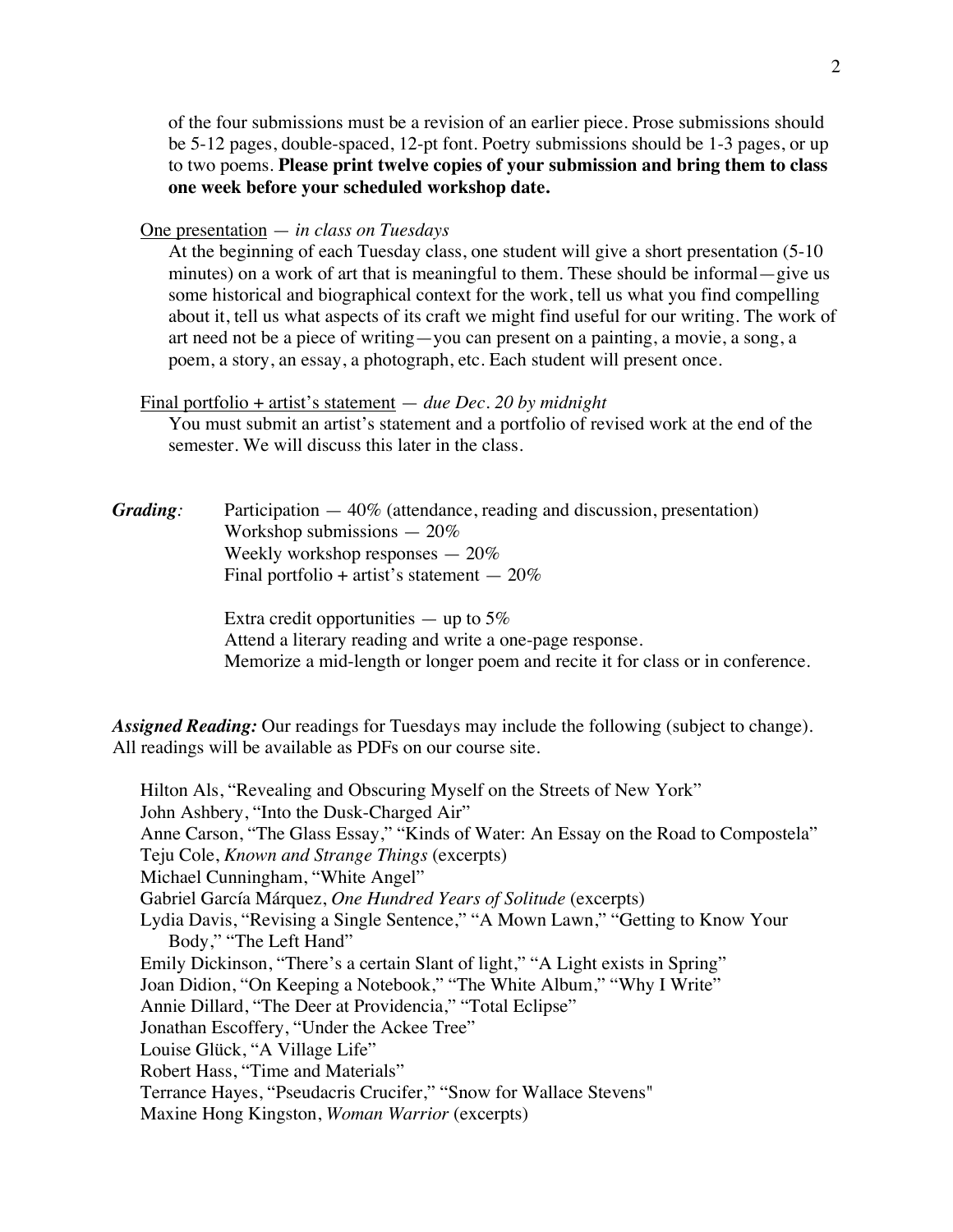Jamaica Kincaid, "Girl" Audre Lorde, "Power," "Coal" James Merrill, "Investiture at Cecconi's," "Self-Portrait in Tyvek Windbreaker" Maggie Nelson, *Bluets* (excerpts) Frank O'Hara, "Having a Coke with You," "St. Paul and All That" Michael Ondaatje, *Running in the Family* ("The Babylon Stakes") Xandria Phillips, *Hull* (excerpts) Claudia Rankine, *Citizen* (excerpts), *Don't Let Me Be Lonely* (excerpts) Adrienne Rich, *Diving into the Wreck* (excerpts), "North American Time" Rainer Maria Rilke, *Duino Elegies* (excerpts), "Eingang" Danez Smith, *Don't Call Us Dead* (excerpts) Zadie Smith, "Two Men Arrive in a Village" Wallace Stevens, "The Snow Man," "Sunday Morning" John Jeremiah Sullivan, "Death Rattle" Jean Toomer, *Cane* ("Bona and Paul") Ocean Vuong, "Aubade with Burning City" Walt Whitman, "A Noiseless Patient Spider," "Song of Myself," "Crossing Brooklyn Ferry" Virginia Woolf, "The Death of the Moth," *A Writer's Diary* (excerpts)

*Office Hours:* Weekly by appointment; please schedule by email. You are required to meet with me at least once during the semester, but I encourage you to meet with me more often. These conferences are great opportunities to discuss your creative practice, to look at your writing together at the micro level, and to plan for your submissions and revision work. If you have questions or concerns about the class at any point, please don't hesitate to reach out.

## *Policies:*

*Workshop etiquette:* It is of the utmost importance that we treat each other with courtesy and respect in workshop. Your peers are entrusting you with their creative work, which is often highly personal in nature. Treat your peers as you would like to be treated with your own creative work on the line. This means coming to workshop prepared, having read and annotated submissions, having spent time writing conscientious responses. Everything submitted in workshop must remain confidential. The workshop is a space of mutual trust, compassion, and excitement. We are here to support each other's creative practices.

*Attendance & tardiness:* You are required to attend all classes unless you are unable to do so for a serious reason. Please contact me if this is the case as soon as possible. After two unexcused absences, your grade will drop by half a letter for each subsequent unexcused absence. Please arrive for class on time. If you are more than twenty minutes late to class, you will be marked absent. If you are concerned about the number of times you have been absent or late, please contact me.

*Academic integrity:* There is a zero-tolerance policy for plagiarism of any kind in this course. Instances of plagiarism will be reported to the university. Consequences are severe. Please refer to NYU's policy here: https://cas.nyu.edu/content/nyu-as/cas/academic-integrity.html.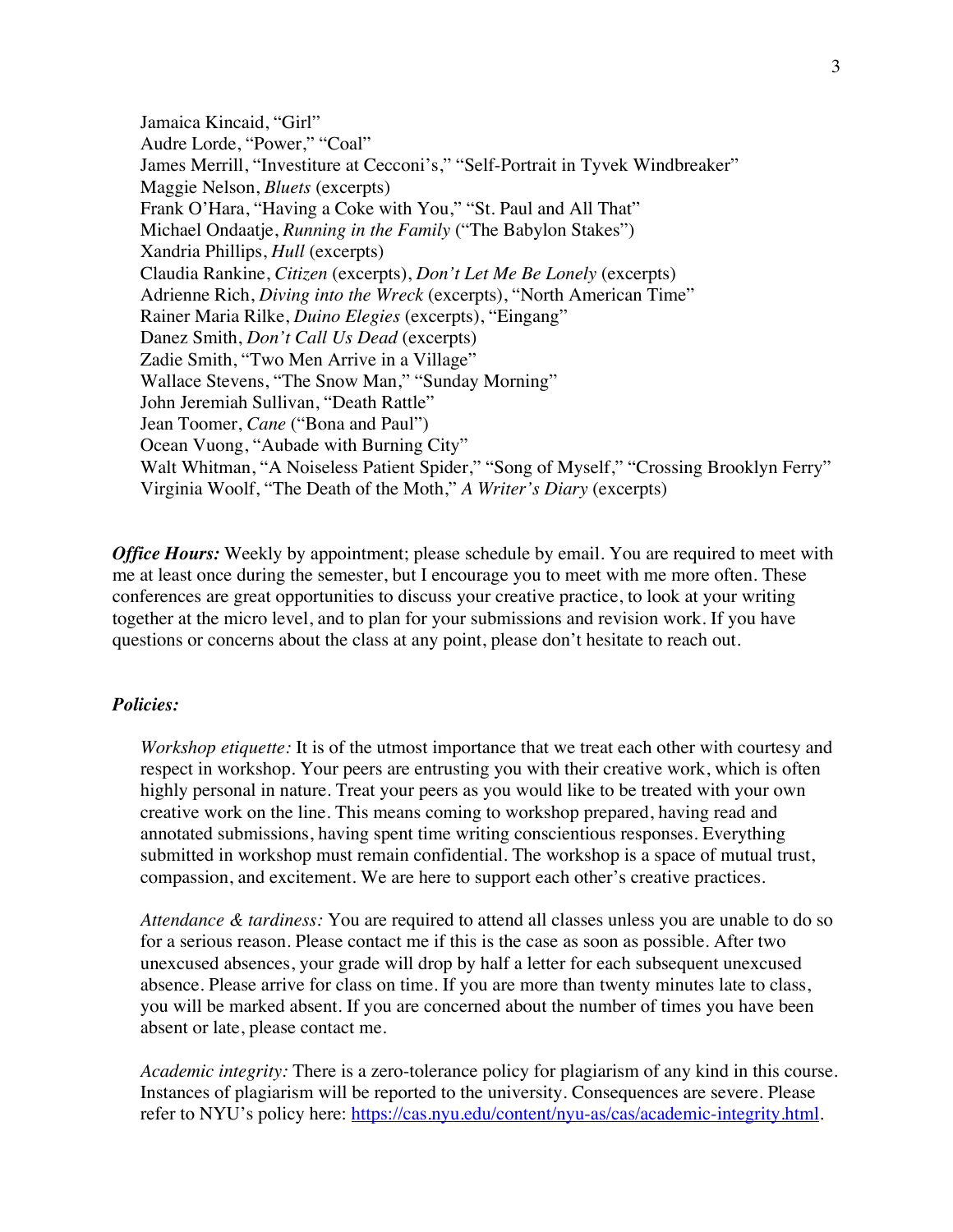*Disability Disclosure Statement & Resources:* Academic accommodations are available to any student with a chronic, psychological, visual, mobility, learning disability, or who is deaf or hard of hearing. Please register with the Moses Center for Students with Disabilities at 212-998-4980.

NYU's Henry and Lucy Moses Center for Students with Disabilities 726 Broadway, 2nd Floor, New York, NY 10003-6675 Telephone: 212-998-4980 Voice/TTY Fax: 212-995-4114 Web site: http://www.nyu.edu/csd

*Student Wellness Policies & Resources*: Unless we see explicit evidence in workshop that the speaker of a work is the writer themselves, we assume the speaker is fictional. However, certain content relating to murder, depression, suicide, sexual assault, or severe mental distress, such as seems to be a possible cry for help, will likely prompt the instructor's attention. Please send an email putting this work in context before submitting work, especially for workshop, that may be interpreted as such. If you do feel you need someone to talk to at any point in the semester, please feel safe to reach out to me and I can guide you to the NYU Wellness Center.

Counseling Services: 726 Broadway New York, NY 10003 (212) 998-4780 Wellness Center: 24-hour hotline at (212) 443-9999, email: wellness.exchange@nyu.edu

# *Class Schedule:*

Th Sept. 2 Introductions

### Week 1

|    | Sept. 7 | <b>Openings</b><br><b>Student Presentation 1</b><br>Readings TBA |
|----|---------|------------------------------------------------------------------|
| Th | Sept. 9 | TBA<br>Workshop Group 1 circulates first submission              |

# Week 2

| T  | Sept. 14   | TBA<br><b>Student Presentation 2</b><br>Readings TBA                    |
|----|------------|-------------------------------------------------------------------------|
| Th | Sept. $16$ | <b>Workshop Group 1</b><br>Workshop Group 2 circulates first submission |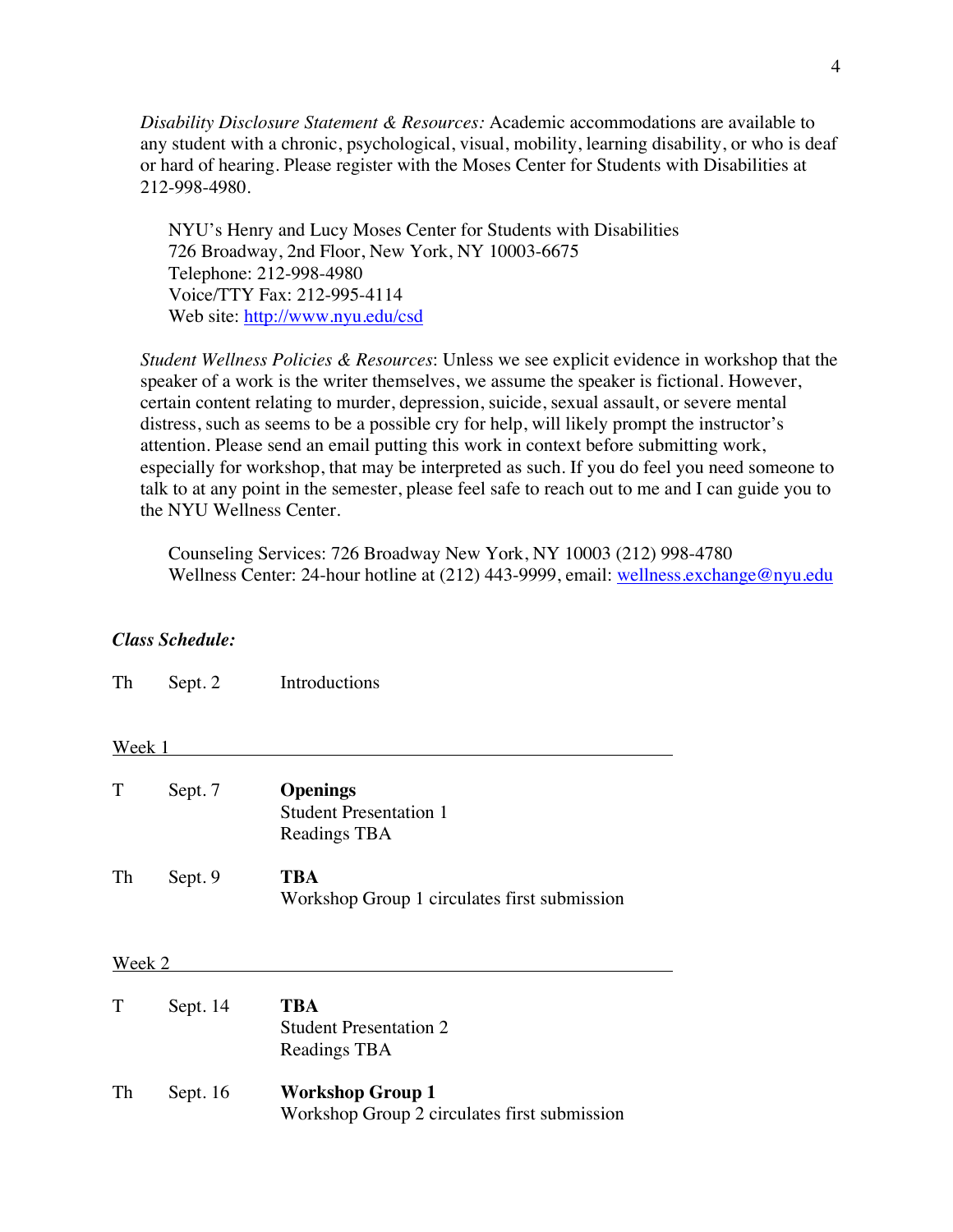| T             | Sept. 21 | <b>TBA</b><br><b>Student Presentation 3</b><br>Readings TBA              |
|---------------|----------|--------------------------------------------------------------------------|
| Th            | Sept. 23 | <b>Workshop Group 2</b><br>Workshop Group 3 circulates first submission  |
| <u>Week 4</u> |          |                                                                          |
| T             | Sept. 28 | <b>TBA</b><br><b>Student Presentation 4</b><br>Readings TBA              |
| Th            | Sept. 30 | <b>Workshop Group 3</b><br>Workshop Group 1 circulates second submission |
| Week 5        |          |                                                                          |
| T             | Oct. 5   | <b>TBA</b><br><b>Student Presentation 5</b><br>Readings TBA              |
| Th            | Oct. 7   | <b>Workshop Group 1</b><br>Workshop Group 2 circulates second submission |
| Week 6        |          |                                                                          |
| T             | Oct. 12  | <b>LEGISLATIVE DAY</b><br>Class does not meet                            |
| Th            | Oct. 14  | <b>Workshop Group 2</b><br>Workshop Group 3 circulates second submission |
| Week 7        |          |                                                                          |
| T             | Oct. 19  | <b>TBA</b><br><b>Student Presentation 6</b><br>Readings TBA              |
| Th            | Oct. 21  | <b>Workshop Group 3</b><br>Workshop Group 1 circulates third submission  |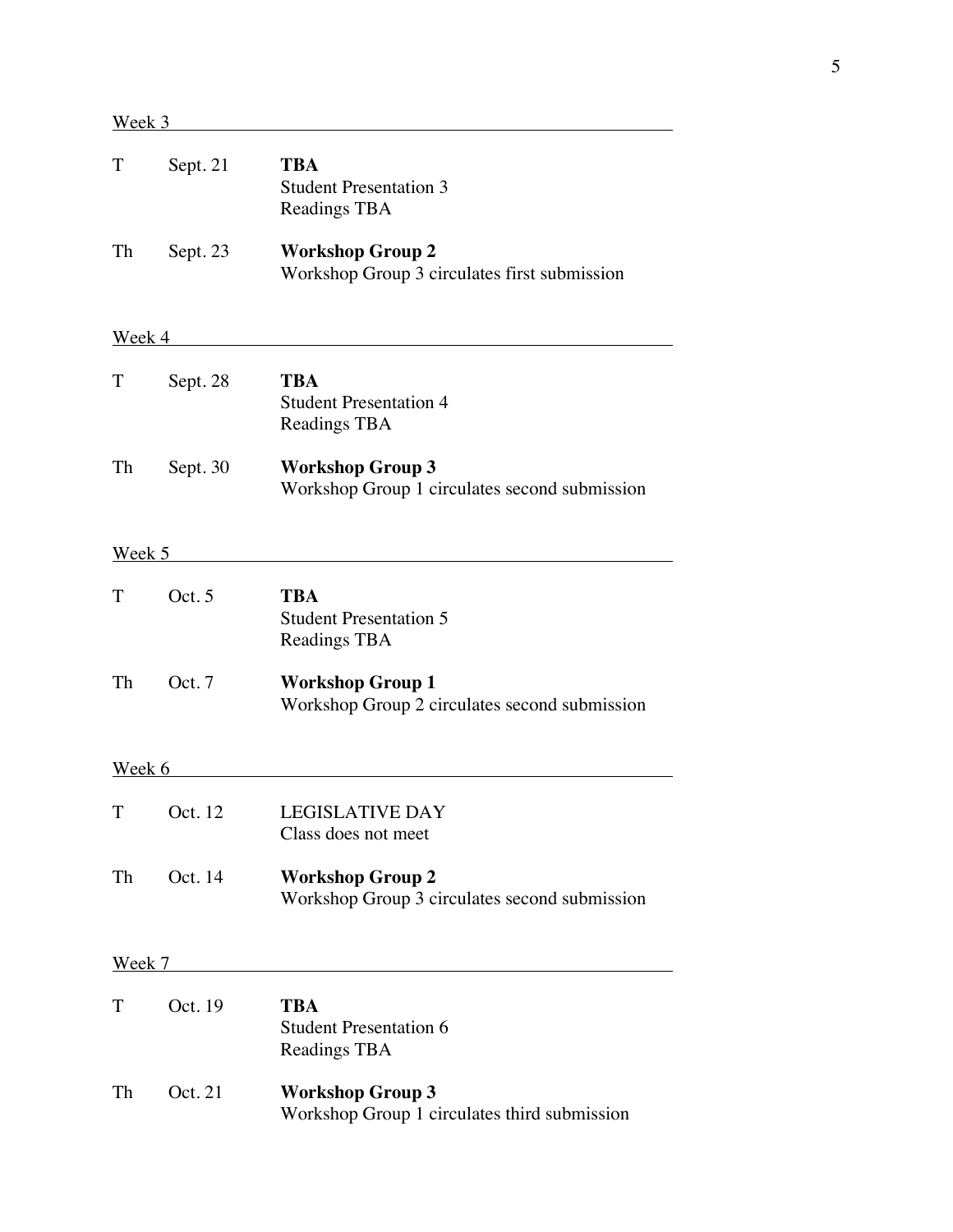| T       | Oct. 26  | <b>TBA</b><br><b>Student Presentation 7</b><br>Readings TBA              |
|---------|----------|--------------------------------------------------------------------------|
| Th      | Oct. 28  | <b>Workshop Group 1</b><br>Workshop Group 2 circulates third submission  |
| Week 9  |          |                                                                          |
| T       | Nov. 2   | <b>TBA</b><br><b>Student Presentation 8</b><br>Readings TBA              |
| Th      | Nov. 4   | <b>Workshop Group 2</b><br>Workshop Group 3 circulates third submission  |
| Week 10 |          |                                                                          |
| T       | Nov. $9$ | <b>TBA</b><br><b>Student Presentation 9</b><br>Readings TBA              |
| Th      | Nov. 11  | <b>Workshop Group 3</b><br>Workshop Group 1 circulates fourth submission |
| Week 11 |          |                                                                          |
| Т       | Nov. 16  | TBA<br><b>Student Presentation 10</b><br><b>Readings TBA</b>             |
| Th      | Nov. 18  | <b>Workshop Group 1</b><br>Workshop Group 2 circulates fourth submission |
| Week 12 |          |                                                                          |
| T       | Nov. 23  | <b>TBA</b><br><b>Student Presentation 11</b><br>Readings TBA             |
| Th      | Nov. 25  | <b>THANKSGIVING RECESS</b>                                               |